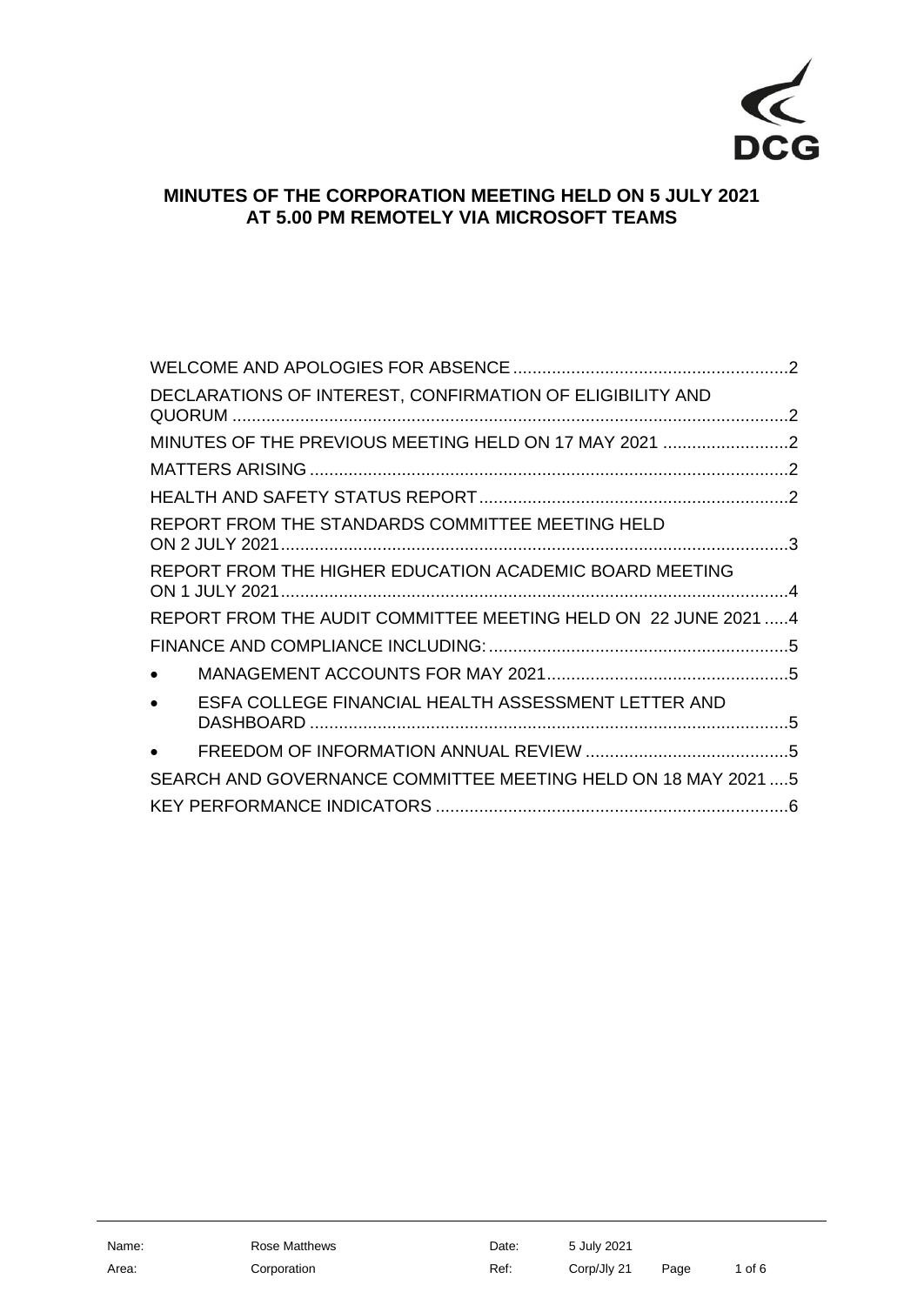

#### **MINUTES OF THE CORPORATION MEETING HELD ON MONDAY 5 JULY 2021 AT 5.00 PM REMOTELY VIA MICROSOFT TEAMS**

<span id="page-1-4"></span><span id="page-1-3"></span><span id="page-1-2"></span><span id="page-1-1"></span><span id="page-1-0"></span>

| Present:       |                                                                                                                              | Phil Dover (Chair), Alan Brady, Sue Bradley, John Clay, Hazel Clint, Andrew<br>Cochrane, Stuart Ellis, Mike Kapur, Jane McNeil, Kevin Slack, Mandie Stravino                                                                                                                                                         |               |             |  |  |  |  |
|----------------|------------------------------------------------------------------------------------------------------------------------------|----------------------------------------------------------------------------------------------------------------------------------------------------------------------------------------------------------------------------------------------------------------------------------------------------------------------|---------------|-------------|--|--|--|--|
| In attendance: |                                                                                                                              | Robert Bamford, Richard Eaton, Kate Martin, Heather Simcox<br>Rose Matthews (Clerk)                                                                                                                                                                                                                                  |               |             |  |  |  |  |
|                |                                                                                                                              | <b>PART ONE - GENERAL MINUTES</b>                                                                                                                                                                                                                                                                                    | <b>Action</b> | <b>Date</b> |  |  |  |  |
| 75/20-21       | <b>WELCOME AND APOLOGIES FOR ABSENCE</b>                                                                                     |                                                                                                                                                                                                                                                                                                                      |               |             |  |  |  |  |
|                | Apologies for absence were received from Graham Schuhmacher and<br>Martyn Maples.                                            |                                                                                                                                                                                                                                                                                                                      |               |             |  |  |  |  |
| 76/20-21       | DECLARATIONS OF INTEREST, CONFIRMATION OF ELIGIBILITY<br><b>AND QUORUM</b>                                                   |                                                                                                                                                                                                                                                                                                                      |               |             |  |  |  |  |
|                | All members were eligible, the meeting was quorate and there were no new<br>declarations of interest.                        |                                                                                                                                                                                                                                                                                                                      |               |             |  |  |  |  |
| 77/20-21       | MINUTES OF THE PREVIOUS MEETING HELD ON 17 MAY 2021                                                                          |                                                                                                                                                                                                                                                                                                                      |               |             |  |  |  |  |
|                | APPROVED: The minutes of the meeting held on 17 May 2021<br>were formally approved and signed as a true and accurate record. |                                                                                                                                                                                                                                                                                                                      |               |             |  |  |  |  |
| 78/20-21       | <b>MATTERS ARISING</b>                                                                                                       |                                                                                                                                                                                                                                                                                                                      |               |             |  |  |  |  |
|                |                                                                                                                              | There were no matters arising.                                                                                                                                                                                                                                                                                       |               |             |  |  |  |  |
| 79/20-21       | <b>HEALTH AND SAFETY STATUS REPORT</b>                                                                                       |                                                                                                                                                                                                                                                                                                                      |               |             |  |  |  |  |
|                | Board.                                                                                                                       | The Head of Health and Safety provided an overview of his report to the                                                                                                                                                                                                                                              |               |             |  |  |  |  |
|                |                                                                                                                              | There had been no recent changes in health and safety legislation<br>affecting the Group's activities.                                                                                                                                                                                                               |               |             |  |  |  |  |
|                |                                                                                                                              | Compliance against health and safety training was at 98.73% with<br>several high-risk areas inspected by the H&S team, with no areas of<br>concern escalated. Management Audits were scheduled to be<br>completed by the end of the academic year. Fire drills had also been<br>carried out with no issues reported. |               |             |  |  |  |  |
|                | contamination.                                                                                                               | Notification of positive cases had increased since the last report, due to<br>the emergence nationally of a more transmissible variant, control<br>measures had been reinstated/reinforced to prevent cross-                                                                                                         |               |             |  |  |  |  |
|                |                                                                                                                              |                                                                                                                                                                                                                                                                                                                      |               |             |  |  |  |  |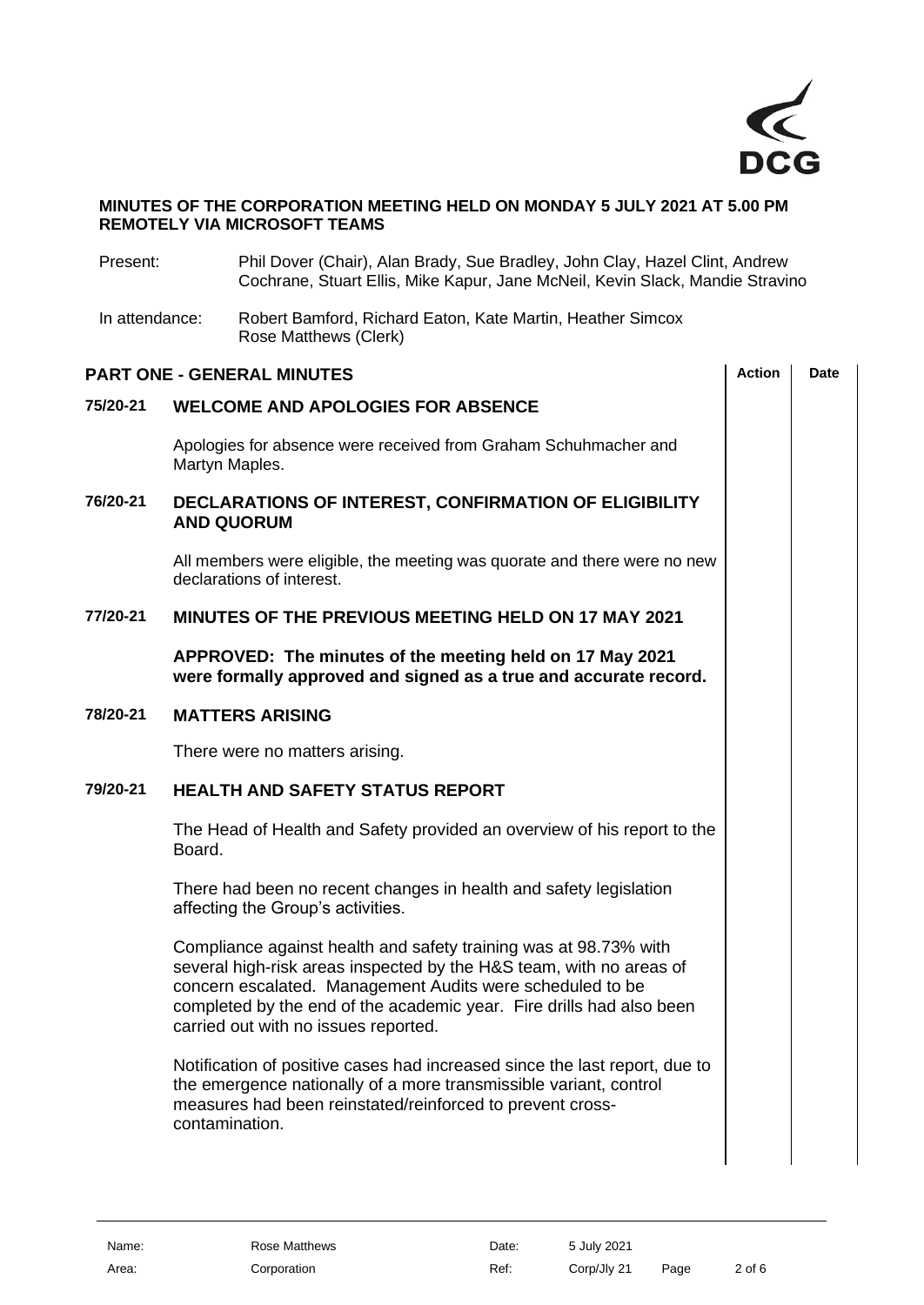### **80/20-21 REPORT FROM THE STANDARDS COMMITTEE MEETING HELD ON 2 JULY 2021**

<span id="page-2-0"></span>The Chair of the Standards Committee presented a verbal report summarising the key business discussed at the Standards Committee held on 2 July 2021.

This had been Graham Schuhmacher's last meeting and a presentation was delivered showcasing Graham's time on the Corporation.

The Committee received a comprehensive report from the Head of Behaviour for Learning on destination analysis, which covered the work undertaken to ensure students were on the appropriate courses and progression route.

The Deputy Principal had covered curriculum performance and the Teacher Assessed Grades (TAG) submission. The Curriculum and Quality Risk Register had also been shared.

A positive report was received on apprenticeships covering the impact of covid.

Key highlights of the Curriculum Plan were shared, along with an evaluation of online teaching, lessons for the future and teacher development.

The JWC Local Board had met in June. The meeting had focussed on the Teacher Assessed grades and a summary was received on the GCSE Plus programme.

Two students had joined the Standards Committee meeting, one looked after student and one who joined the College as a pre-16 student and was now looking to move onto a HNC. They both discussed their experiences of the College.

### Recent Visits

Andrew Cochrane provided feedback from his recent visit to the College. He said it was hugely valuable and was particularly interested in the level of support students had received and how the College supported them in achieving what they needed to. He had met a group of students, some of which had taken part in the DANCOP Project. He had visited the AP for Adult Learning who discussed the Digital Skills Hub and the work that had been done. He also interacted with a group of students who were preparing a business plan on a new toy – all of which were very clear they were happy with the level of support from the College over the past year. If students could improve one thing, they would like more extra-curricular activities.

Stuart Ellis had met with the Deputy Chief Executive in June, which involved a tour of the of engineering, where he met with the Team Leader for Engineering. The department had lecturers to deliver all the engineering subjects. Stuart has responsibility at Rolls-Royce for their Engineering Fellowship and Assurance and he discussed some collaborative support/mentoring through that route.

Stuart was interested to hear of the additional support for students in terms of health and wellbeing. He agreed to visit motor vehicle when next in the College.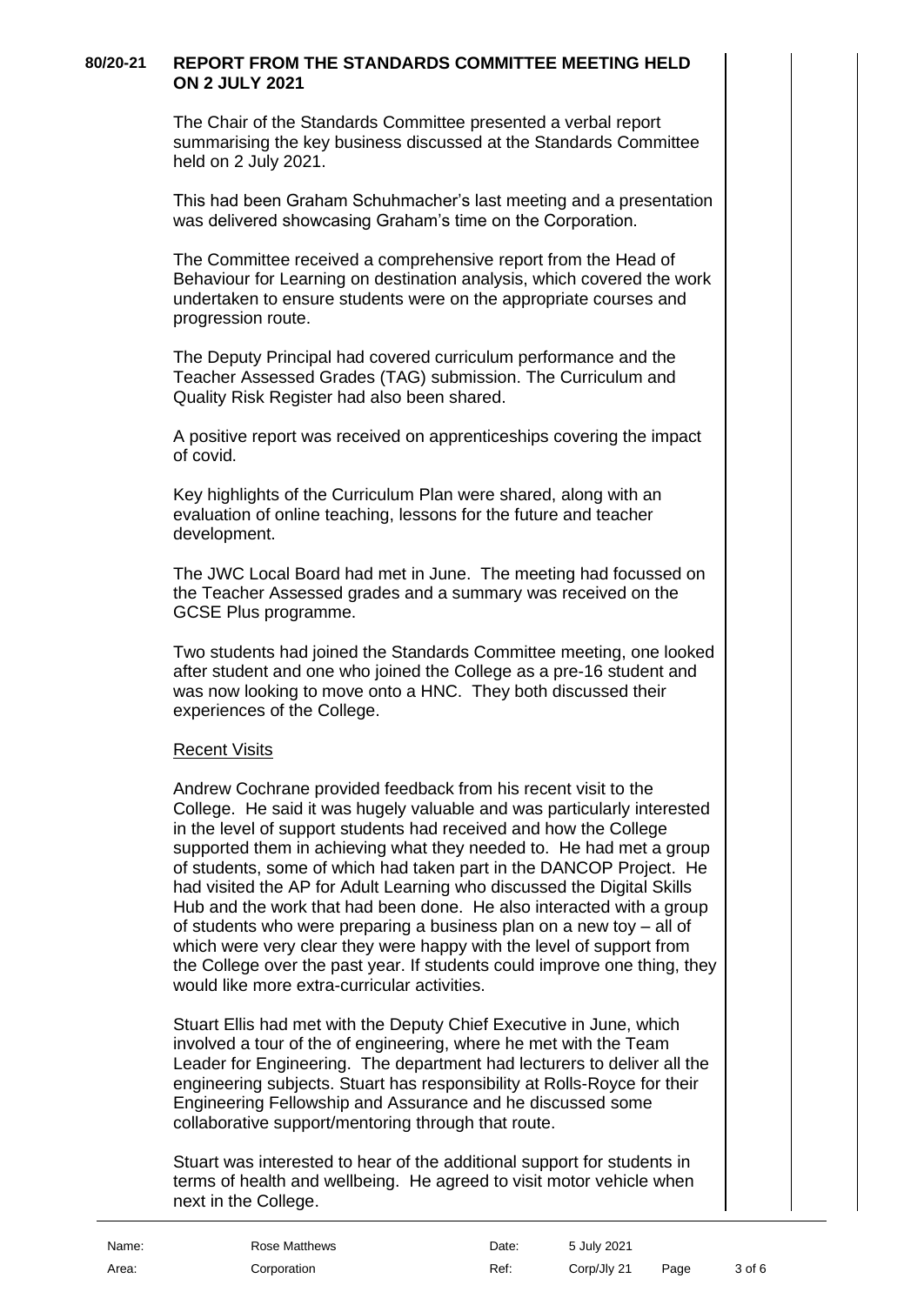It had been recommended at the Search and Governance Committee that Stuart pick up the role of link governor for Engineering, Construction and Motor Vehicle.

### **81/20-21 REPORT FROM THE HIGHER EDUCATION ACADEMIC BOARD MEETING ON 1 JULY 2021**

<span id="page-3-0"></span>The Chair of the HE Academic Board shared a verbal report from the meeting held on 1 July.

Recruitment had been bolstered by HE apprentices, with a year on year increase. Attendance was positive and a full observation programme of all staff involved in HE teaching had been carried out.

The 14-16 Partnership Manager had been establishing a role in schools to provide a long term route to HE.

Members reviewed the KPIs that focussed on diversity and the survey responses from the internal survey, which was positive. Discussions also ensued around digital HE and online learning.

The OFS had advised they approved the Access and Participation Plan (APP). The Committee recommended the Corporation accept the OFS's approval.

#### **APPROVED: The Corporation accepted the OFS Letter approving the DCG Access and Participation Plan.**

Academic risk and compliance against conditions of registration were also discussed and the CFO reported a healthy position ahead of budget.

### **82/20-21 REPORT FROM THE AUDIT COMMITTEE MEETING HELD ON 22 JUNE 2021**

<span id="page-3-1"></span>The Chair of the Audit Committee presented an overview of the business covered at the meeting held on 22 June 2021

Three internal audit reports were received for Additional High Needs funding, Student Retention and Intervention and Key Financial Controls (which had two low priority recommendations), all of which provided a substantial assurance.

The annual advisory Sub-contracting External Assurance report was also presented, which gave a satisfactory conclusion and provided an action plan with four low priority actions.

The confidential session noted the internal auditor's three-year contract, with the option to extend for a further three years, had now reached five years. The Committee recommended the contract be extended to a final sixth year.

## **APPROVED: The Corporation approved the extension of the Internal Auditors, ICCA, from 1 August 2021 to 31 July 2022.**

The draft Internal Audit Plan for 2021-22 and Strategy for 2022-23 was shared and discussed.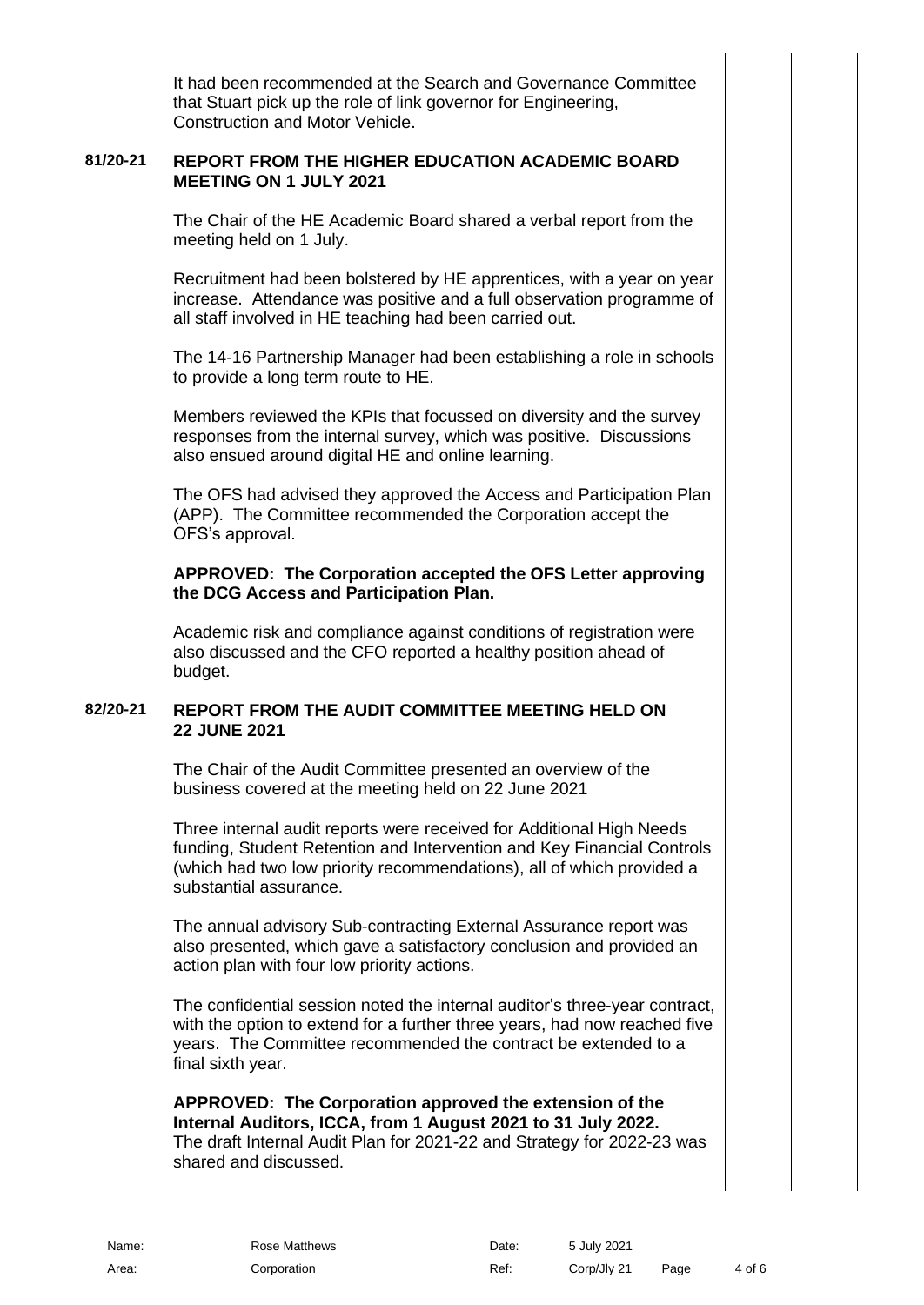### **APPROVED: The Corporation approved Internal Audit Plan for 2021-22 and Strategy for 2022-23.**

BDO the External Auditors presented their plan for the 2020-21 financial statements with the primary risks identified. It was noted there may be additional work to be carried out in line with new audit standards and the Chair confirmed he had questioned the External Auditors on achievement of the December deadline. They had confirmed this should not be a concern.

The Strategic Risk Report was reviewed and discussed. The Committee suggested the management team took the opportunity to revisit the Risk Register in a post-covid world.

The Committee had also received the Gender Pay Gap report, and a three-year review of Data protection since the introduction of GDPR. They were pleased to report there had been no serious breaches and there was an honest and open culture within the College.

## **83/20-21 FINANCE AND COMPLIANCE INCLUDING:**

- <span id="page-4-1"></span><span id="page-4-0"></span>• **MANAGEMENT ACCOUNTS FOR MAY 2021**
- <span id="page-4-2"></span>• **ESFA COLLEGE FINANCIAL HEALTH ASSESSMENT LETTER AND DASHBOARD**
- <span id="page-4-3"></span>• **FREEDOM OF INFORMATION ANNUAL REVIEW**

The CFO presented the key financial headlines since the last meeting.

Due to a slightly increased EBITDA and lower gearing threshold the College had just moved back into a good position and were broadly on track to achieve budget.

The CFO explained a number of colleges, including DCG, were trying to obtain refunds from awarding bodies, having been through the TAG process. A small awarding body had given a discount of 42% on fees and he was hopeful other awarding bodies would follow suit.

The cash position at period 10 was slightly better than forecast. However, overspends on pay and extra delivery costs for agency staffing in light of the covid-19 pandemic had materially affected this. The impact of the AEB clawback was still affecting the Group budget.

The ESFA had confirmed in their letter to the Group Good financial health for 2019-20 and good for the current year budget. The dashboard with a number of metrics they measure against was shared with Members.

An annual review of Freedom of Information had taken place and all requests had been responded to within the recommended timeframe. A self-assessment using a toolkit from the ICO resulted in a good overall rating.

### **84/20-21 SEARCH AND GOVERNANCE COMMITTEE MEETING HELD ON 18 MAY 2021**

<span id="page-4-4"></span>The Chair of Search and Governance Committee provided an overview of discussions at the meeting on 18 May 2021.

Stuart Ellis's term of office was reviewed and it was recommended to Corporation to extend for a further two years until 30 November 2023.

| Name: | Rose Matthews | Date: | 5 July 2021 |      |        |
|-------|---------------|-------|-------------|------|--------|
| Area: | Corporation   | Ref:  | Corp/Jly 21 | Page | 5 of 6 |